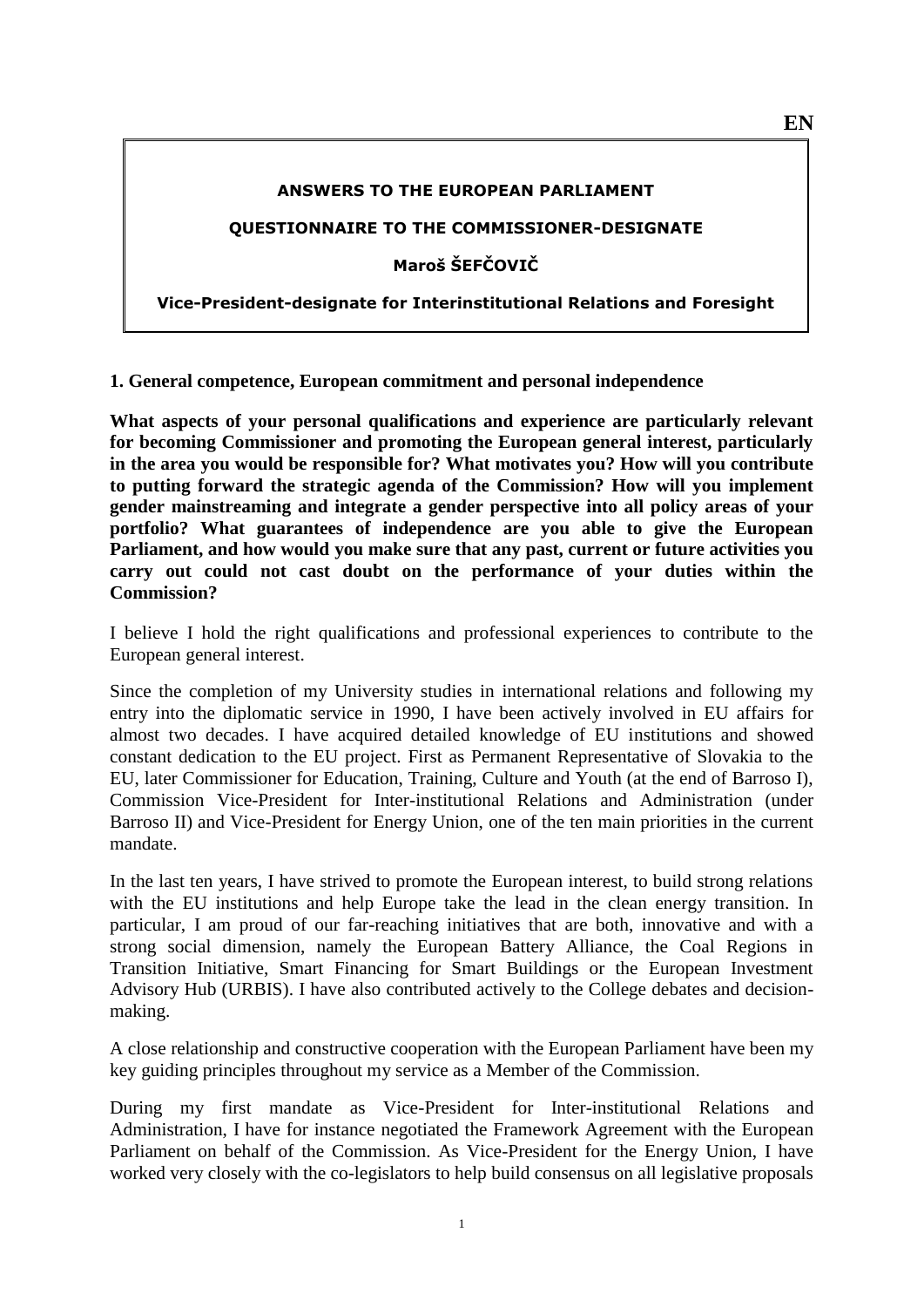under this project. In line with my conviction that the Energy Union cannot solely be built in Brussels, I have engaged with Members of the European Parliament – as well as with national parliamentarians – to involve them in different projects, including in the Energy Union Tour in the Member States. Similarly, in close collaboration with Members of the European Parliament, I have made sure that our work under the Coal Regions in Transition Initiative reaches their respective constituencies and extends beyond the Commission's present mandate.

If I am confirmed as Vice-President, I would want to build on this experience to consolidate our strategic partnership with the European Parliament and thus help improve democratic legitimacy in Europe.

The European Parliament is central to President-elect Ursula von der Leyen's vision to give citizens a greater say in shaping our agenda and stepping up our ambitions. A stronger European Parliament means a stronger Europe.

This also means treating the European Parliament and the Council on an equal footing, and developing our political relations with national parliaments.

President-elect von der Leyen has committed to reinforcing the special relationship that we have with the European Parliament. This is key to strengthening the links between citizens and the institutions that serve them, in order to narrow the gap between expectations and reality - and to communicate better how Europe is working for them.

Our special relationship should be one to the benefit of citizens.

With this in mind, I will make sure that together with all my colleagues in the College, we work arduously in good cooperation with the European Parliament to fulfill that objective, throughout the mandate. The different elements of this engagement are detailed in response to the next question.

If I am confirmed as a Vice-President, I will further strengthen the implementation of gender mainstreaming. Gender mainstreaming is already enshrined in the Treaty on the Functioning of the European Union, according to which, 'in all its activities, the Union shall aim to eliminate inequalities and to promote equality between men and women'. It is also part of the Commission's 'Strategic engagement for gender equality 2016-2019', which states that promotion of gender equality is to be ensured by applying a gender-equality perspective into every aspect of EU interventions.

President-elect von der Leyen has put gender equality high on her agenda and committed to lead by example by forming a fully gender-balanced College. I intend to apply the same principle to my team.

I am also committed to build on the No-Women-No-Panel initiative launched in February and aim that public events organised by the Commission feature gender-balanced panels.

A new gender strategy presents an opportunity to further develop the concept and application of gender mainstreaming across EU policies. A strengthened application of gender mainstreaming in policy-making makes better use of resources, makes policy more efficient, supports sustainable development and creates fairer societies. I believe it is important to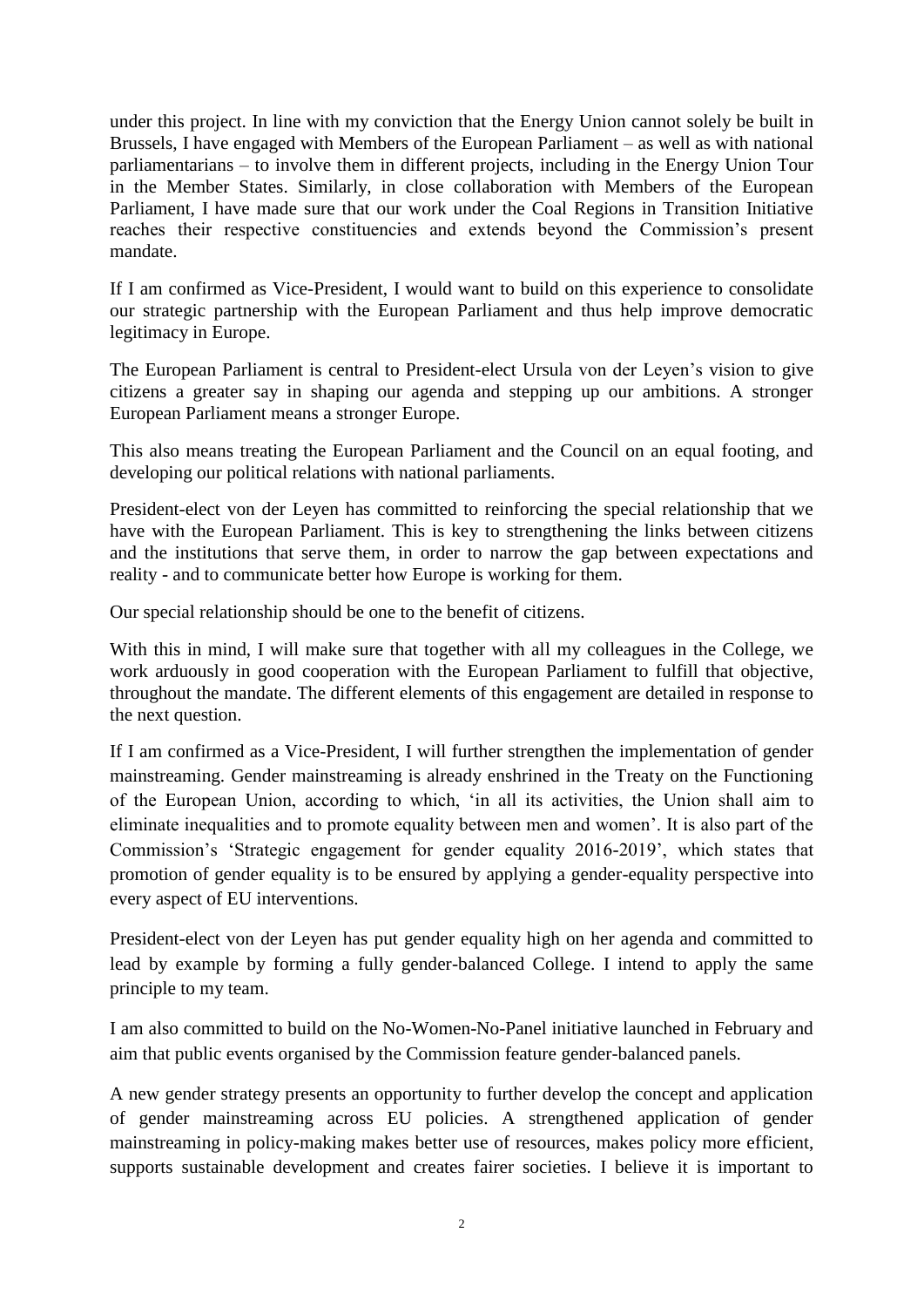continue considering gender impacts when preparing all Commission proposals. Such impacts are reflected in the explanatory memorandum accompanying a proposal when they are significant.

Finally, I commit to comply without fail, if and as soon as I am appointed, with the Treaty obligations on independence, transparency, impartiality and availability, as defined in Article 17(3) of the Treaty on European Union and in Article 245 of the Treaty on the Functioning of the European Union.

During my previous and current mandate as Member of the College, I have met all obligations towards the institution, including by submitting and updating all declarations of financial interests as required. I also fully respected the letter and spirit of the EU Treaties and the obligation to act in the European interest.

If I am confirmed as Member of the College, I will continue to fully respect the letter and spirit of the Treaty. In particular, I will respect the obligation to act in the European interest and without taking any instructions from any government or any other body. I will also honour the Code of Conduct of Members of the European Commission and its provisions on conflicts of interest. My Declaration of Interests is complete and accessible to the public, and I will update it rapidly, should any change be required.

# **2. Management of the portfolio and cooperation with the European Parliament**

**How would you assess your role as a Member of the College of Commissioners? In what respect would you consider yourself responsible and accountable to the Parliament for your actions and for those of your departments? What specific commitments are you prepared to make in terms of enhanced transparency, increased cooperation and effective follow-up to Parliament's positions and requests for legislative initiatives? In relation to planned initiatives or ongoing procedures, are you ready to provide Parliament with information and documents on an equal footing with the Council?**

Engagement with the European Parliament is of paramount importance to me.

If confirmed as Member of the College, I will take full political responsibility for the activities in my area of competence, as set out in the Mission letter sent to me on 10 September 2019. I attach great importance to the principle of collegiality and will collaborate fully with other Members of the College to that effect. I will closely involve my fellow Colleagues in the development and implementation of our priority initiatives.

I would in particular strive to make sure that we build robust policies on the basis of a wide consensus of pro-European forces, through our strategic partnership with the European Parliament.

Effective and sincere interinstitutional cooperation is essential for the EU's institutional system to work, and for the efficiency and legitimacy of the EU decision-making system. It relies on certain guiding principles that I am fully committed to follow. These include openness, mutual trust, efficiency, and regular exchange of information. President-elect Ursula von der Leyen's Political Guidelines and Mission Letters fully reflect these principles, and stress the objective to reinforce the special relationship between the European Parliament and the Commission.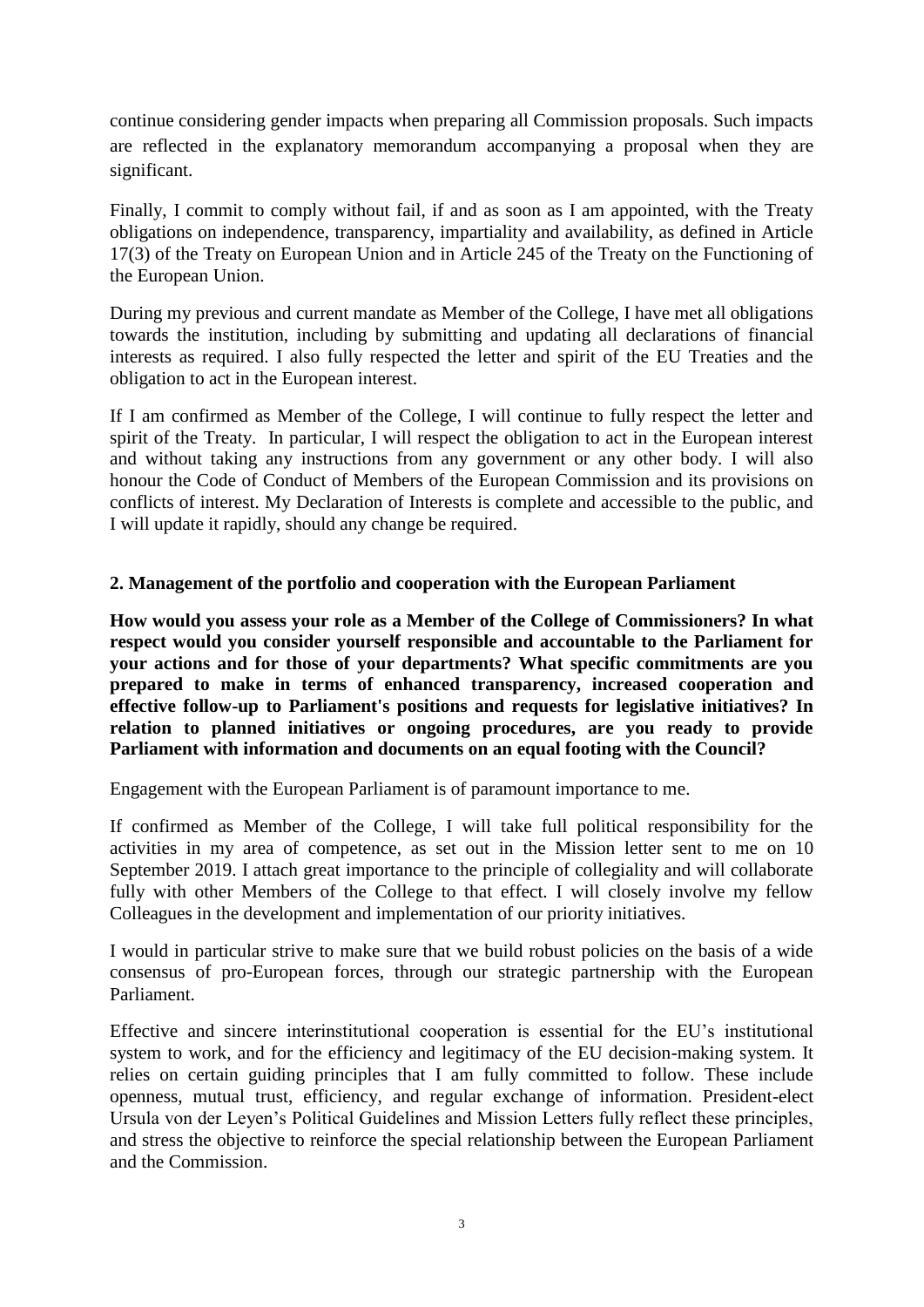If confirmed as Vice-President for Interinstitutional Relations and Foresight, I will vigorously work towards this objective and in doing so I will make sure the provisions of the 2010 Framework Agreement on relations between the European Parliament and the Council and the 2016 Interinstitutional Agreement on Better Law-Making are respected and implemented in full.

As means of example:

# **Follow-up to Parliament's positions and requests for legislative initiatives**

President-elect Ursula von der Leyen supports a right of initiative for the European Parliament's. She committed that when Parliament, acting by a majority of its members, adopts resolutions requesting that the Commission submit legislative proposals, the College will respond with a legislative act, in full respect of proportionality, subsidiarity and better law-making principles.

As part of this commitment, I will make sure all the Members of the Commission work closely with the relevant parliamentary Committees, and are active and present during the preparation of resolutions under Article 225 of the Treaty on the Functioning of the European Union. I will also make sure that such resolutions are discussed at College level in a timely manner.

I strongly believe that this will improve dialogue, foster confidence and a sense of working together towards a common goal.

The Commission will effectively respond to Parliament's resolutions within three months after their adoption, in accordance with the Framework Agreement.

# **General cooperation**

I will support the President-elect Ursula von der Leyen in her stated objectives to have all Commissioners work hand in hand with the European Parliament at every stage of the policymaking process and the political dialogue – thus increasing our participation at political level in all relevant committee meetings and trilogue discussions.

I will ensure that parliamentary committees are involved in any major developments under my responsibility. I will ensure equal treatment of the Parliament and the Council during the ordinary legislative procedure and as a Member of the College who is accountable to directly elected Members of the European Parliament.

### **Commission work programme, joint declaration and multi-annual programming**

I will pursue the practice of organising an annual meeting between the Conference of Committee Chairs and the whole College, before approval of the Commission work programme. We will also continue to open the discussions on that basis with the co-legislator to establish joint priorities listed in the Joint Declaration.

Finally, I will work actively with the Parliament and the Council to help prepare for the first ever Multiannual Programme, in accordance with the EU treaty (Article 17(1) of the Treaty on the European Union) and the Interinstitutional Agreement on Better Law-Making.

# **Foresight**

I see a very strong case for linking interinstitutional relations with strategic foresight.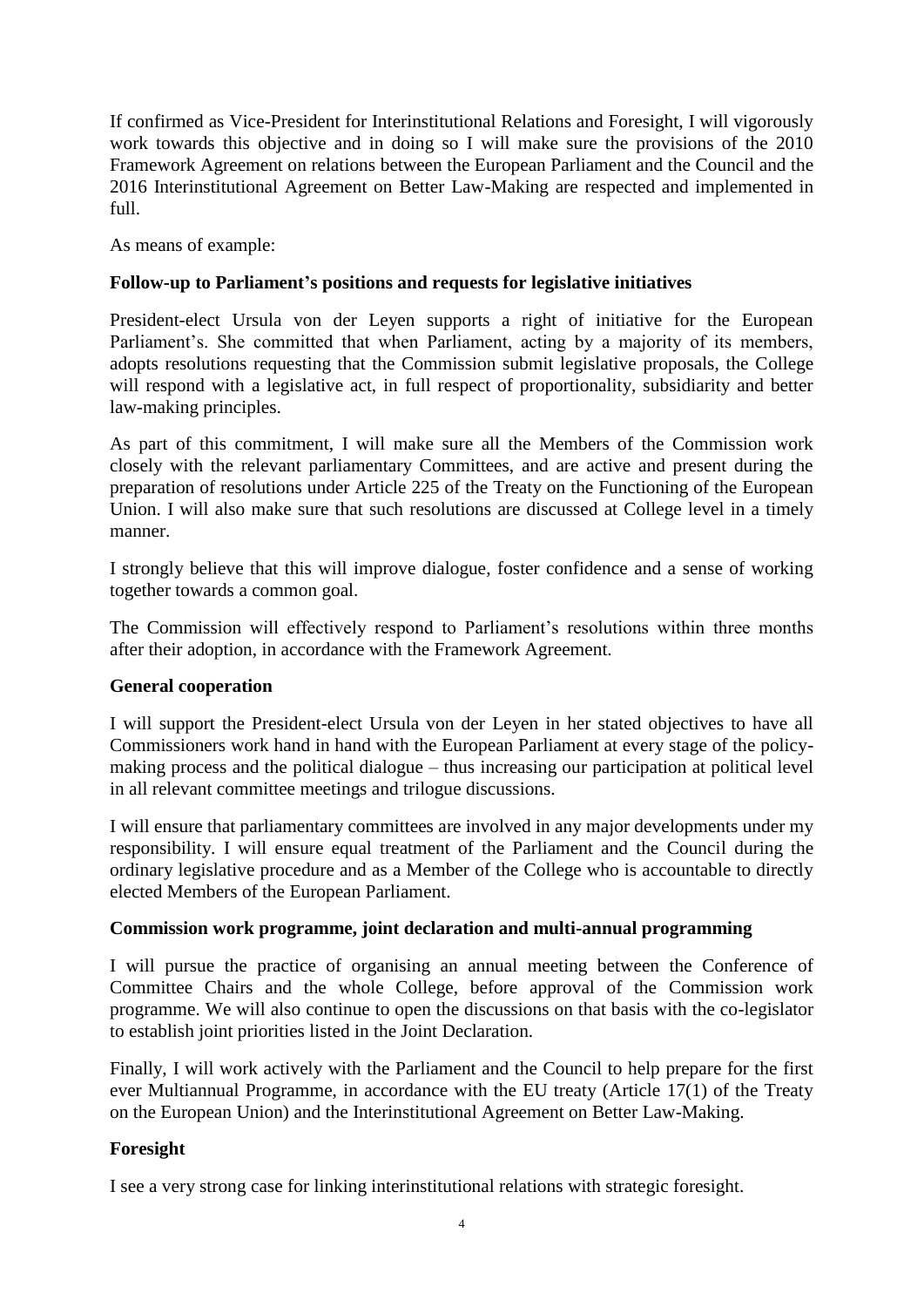I plan to thoroughly discuss the future yearly foresight report with the European Parliament. This should give an opportunity to assess current and upcoming disruptive factors, and the way we can collectively build a culture of resilience and preparedness in the face of mounting threats, changing work patterns, rising inequalities, the clean energy transition and accelerated industrial transformation (including digitalisation). As part of the foresight, we should agree on a common vision, a toolbox for policy action, stakeholders' engagements and other collaborative strategies.

This will provide our institutions with an occasion to develop a strong narrative to transform our long-term vision into reality, looking at all policy initiatives (not just legislative) to equip our citizens with the means to cope with the winds of change and become increasingly confident in their capacity to shape their future, also leading to less polarised political discourses.

This should give solid foundations for discussing the alignment of our strategic priorities, agenda-setting and policy-making at EU level, resulting in foresight being a consensual, integral part of the multiannual programming.

# **Better Regulation**

I want to work with the European Parliament to make sure our legislation meets the highest quality standards and is evidence-based.

An effective interinstitutional dialogue will also be crucial to implementing the Better Regulation agenda (notably upholding the principles of subsidiarity and proportionality, more robust impact assessment, stakeholders consultation, Regulatory Fitness and Performance Programme (REFIT), evaluation, simplification and cutting red tape) and respecting the Interinstitutional Agreement on Better Law-Making.

# **Transparency**

President-elect Ursula von der Leyen's Political Guidelines stress that in order to regain citizens' faith in the Union, our institutions should be open and beyond reproach on transparency issues. I will work closely with the European Parliament and Council for more transparency throughout the legislative process. Citizens should know who we, as institutions that serve them, meet and discuss with and what positions we defend in the legislative process. Strengthening interinstitutional cooperation by promoting transparency and accountability will boost the trust in EU institutions.

I am therefore fully committed to implementing the wide-ranging provisions on transparency and the flow of information in the Framework Agreement on relations between the European Parliament and the Commission and the 2016 Interinstitutional Agreement on Better Law-Making. In particular, I will ensure that these provisions are respected in my structured dialogues and other contacts with Parliament committees.

I will continue to support the setting up of a Joint Database on legislative files in cooperation with the other institutions, as agreed in the 2016 Interinstitutional Agreement on Better Lawmaking. Some more work will moreover be needed for the integration of the implementing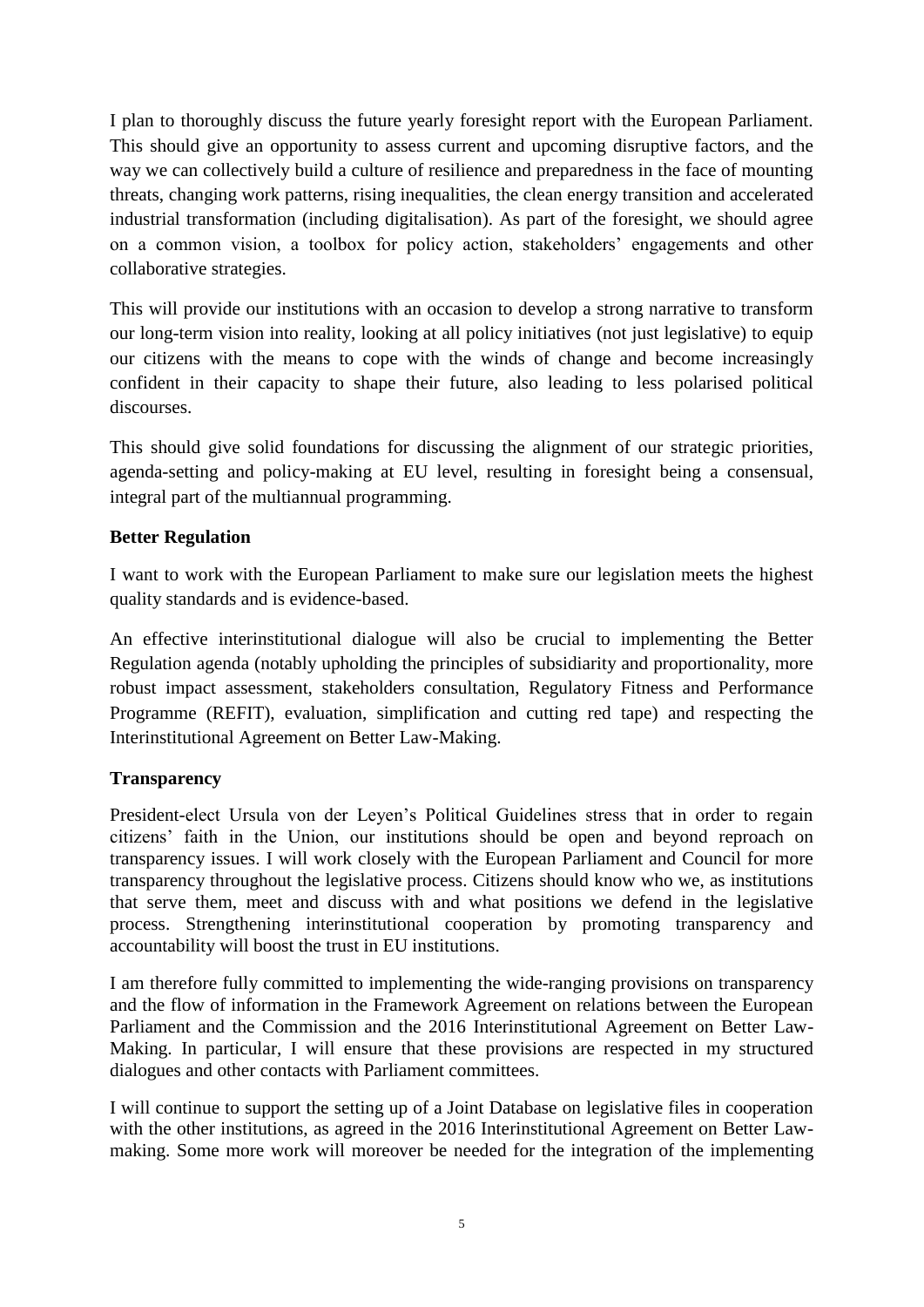and delegated acts register, and the finalisation of the interinstitutional negotiations on the Transparency Register.

### **Provision of information and documents**

Further to my statement above about ensuring that parliamentary committees are involved in any major developments under my responsibility at the same time as and on an equal footing with the Council, I am fully aware that the provision of information and documents is an essential aspect of deepening the partnership between the European Parliament and the Commission. I therefore commit to fully implement the relevant provisions of the Framework Agreement between the two institutions, and of the Interinstitutional Agreement on Better Law-Making.

# **Questions from the Committee on Constitutional Affairs**

### **3. EP right of initiative**

**In addition to the commitment taken by the President-elect to follow up with a legislative act to EP resolutions requesting the Commission to submit legislative proposals, could you indicate which other concrete commitments you are ready to take to strengthen Parliament's right of initiative - in general terms or in specific policy areas - in particular as regards proposals for treaty change, a modification of the Framework Agreement between the European Parliament and the Commission and/or a modification of the IIA on Better Law-making?** 

**What legislative follow-up are you willing to give to Parliament's resolution of 25 October 2016, adopted pursuant Article 225 TFEU asking the Commission a legislative initiative on the establishment of an EU mechanism on democracy, the rule of law and fundamental rights (P8\_TA(2016)0409)?** 

I support, as set out by President-elect von der Leyen in the Political Guidelines, a right of initiative for the European Parliament. I am committed to make this work in order that the Commission can respond to Parliamentary resolutions adopted pursuant to Article 225 of the Treaty on the Functioning of the European Union by a majority of its Members with a legislative act, in full respect of the principles of proportionality, subsidiarity and better law making.

To ensure swift follow up to such legislative resolutions, our institutions have to engage in a constructive and transparent dialogue upfront.

The Commission will propose to work hand-in-hand with the European Parliament at every stage of designing and debating such resolutions. In practice, I will make sure all members of the Commission work very closely with their respective parliamentary committees from the beginning. We should put into place an early mechanism to ensure permanent dialogue between the Commission and the Committees. All members of the College should also stand ready to discuss the conception and preparation of parliamentary resolutions and work hand in hand with MEPs at every stage of designing and debating them.

This will improve dialogue, foster confidence and a sense of working together towards a common goal. Furthermore, close cooperation between the Parliament and the Commission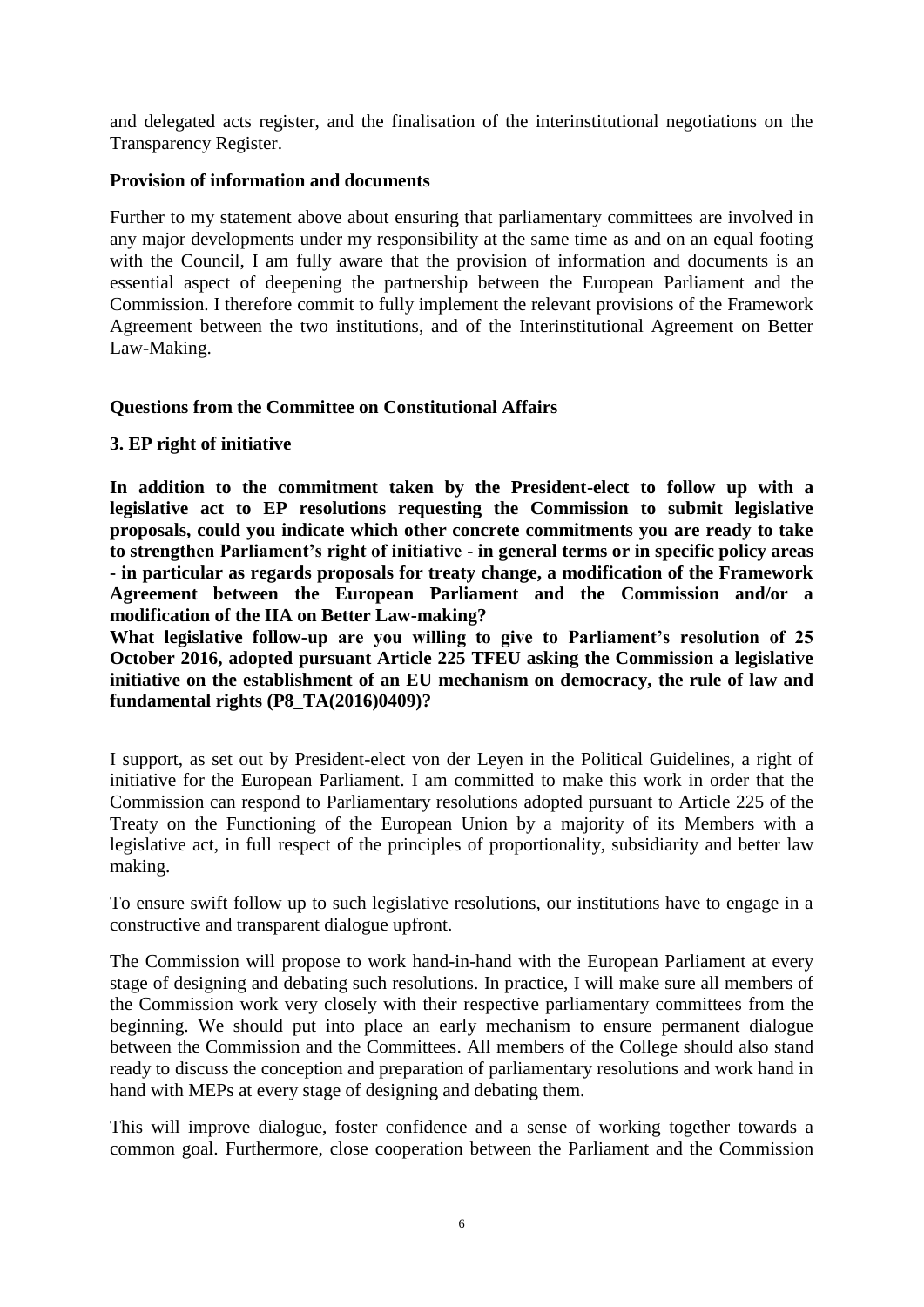from the early stages onwards will help facilitate understanding on substance to the maximum extent.

Once a resolution is adopted, I will ensure that the College of Commissioners is made aware of it and holds a political discussion on the issues raised therein. The new Commission working methods will enshrine this new process at political level to make sure that the members of the College will throughout accompany, discuss and finally respond to TFEU Article 225 resolutions.

The Commission will inform the European Parliament within three months of the adoption of the corresponding resolution in plenary, in accordance with the Interinstitutional Agreement on Better Law-Making<sup>1</sup>. I will in particular make sure that the response to the EP resolution is given in the most rapid and efficient way.

In my role as a Vice-President for Interinstitutional Relations and Foresight, I will work closely with all Members of the College to ensure that this process is fully respected and reflects our interinstitutional discussions on multiannual planning.

More generally, we will organise from the outset of the mandate an exchange of views on the principal policy objectives and priorities of the three institutions for the new term as well as, whenever possible, an indicative timing, in accordance with the 2016 Interinstitutional Agreement on Better Law-Making (para 5).

In her Political Guidelines, the President-elect gave particular emphasis to the rule of law and proposed a comprehensive rule of law mechanism with an EU-wide scope and objective annual reporting. She has also stressed the need for a stronger role for the European Parliament and this is taken forward by the Vice-President for Values and Transparency and the Commissioner for Justice, in particular in the form of an annual rule of law review cycle covering all Member States.

### **4. EP right of inquiry**

**What tools do you consider indispensable for a meaningful right of inquiry for the European Parliament, in order to provide the Parliament with a new legal framework strengthening its powers of inquiry, in accordance with Article 226 TFEU? Can you commit to sparing no effort for relaunching the stalled negotiations on a regulation governing the exercise of Parliament's right of inquiry and actively engage the Commission in the process?**

The Treaty on the Functioning of the European Union<sup>2</sup> recognises the European Parliament's role of scrutiny and political control. I believe the aim of any tools or instruments giving effect to these provisions is to guarantee that allegations about contraventions or maladministration in the implementation of Union law are properly addressed and can be remedied.

**<sup>.</sup>** <sup>1</sup> Interinstitutional Agreement on Better Law-Making, OJ L 123, 12.5.2016, pp. 1-14.

<sup>&</sup>lt;sup>2</sup> Article 226 of the Treaty on the Functioning of the European Union stipulates that the European Parliament, acting on its own initiative in accordance with a special legislative procedure, after obtaining the consent of the Council and the Commission, shall determine the detailed provisions governing the exercise of the right of inquiry.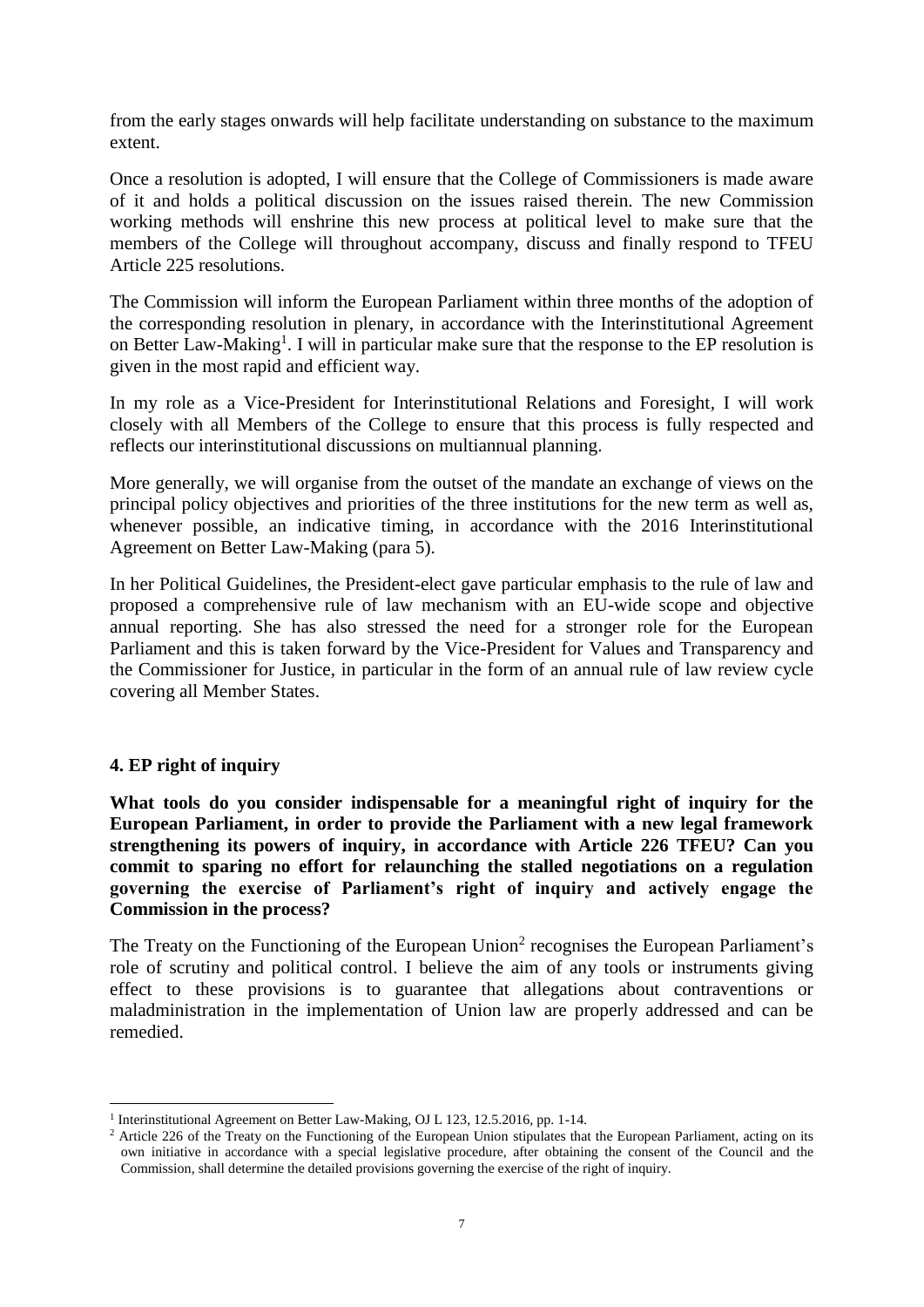In this context, I have full understanding for the Parliament's attempts to have an updated instrument in place and thus replace the Decision 95/167/EC on the detailed provisions governing the exercise of the European Parliament's right of inquiry by an up-to-date fit-forpurpose Regulation proposed by the European Parliament that meets the consent of the Commission and the Council.

The European Parliament adopted a proposal in 2012 to review the system, to which it has made several consecutive (formal or informal) modifications. The Commission has engaged with the European Parliament in a constructive exchange on the proposed review that allowed finding common ground on a number of elements.

I understand that I also take note of the latest 'non-paper' endorsed by the Parliament's Committee on Constitutional Affairs in April 2018. The non-paper contains several constructive proposals from the Commission's perspective regarding (i) the rules on the setting up of a committee of inquiry, (ii) the procedural rules applying to its investigations, (iii) the introduction of a central contact point for inquiry, (iv) references to Regulation  $45/2001<sup>3</sup>$  (replaced by Regulation 2018/1725<sup>4</sup>) and to the Framework Agreement between the European Parliament and the European Commission<sup>5</sup>.

There are still legal and institutional concerns that remain to be solved during the interinstitutional negotiations.

I do agree that there is a need to have an adequate instrument, which fully respects institutional prerogatives and the relevant legal frameworks of the Member States. I am therefore willing to engage in a constructive trilateral discussion in order to find appropriate solutions to the pending issues that are still on the table.

### **Questions from the Committee on Legal Affairs**

**5. Paragraph 10 of the Interinstitutional Agreement on Better Law-Making of April 2016 requires that the Commission should give prompt and detailed consideration to requests for proposals for Union acts made by the European Parliament pursuant to Article 225 of the Treaty on the Functioning of the European Union. Article 225 TFEU obliges the Commission to inform the European Parliament of the reasons for not submitting a proposal when Parliament has so requested.** 

**The Parliament regrets that, despite the fact that Commission responses to those Article 225 TFEU based resolutions are more and more detailed and timely, they seem to come from the Commission services rather than present a political reaction of the College to Parliament's resolution. As Commissioner-designate to implement the Interinstitutional Agreement on Better Law-Making, how do you intend to put** 

1

<sup>3</sup> Regulation (EC) 45/2001 of the European Parliament and of the Council on the protection of individuals with regard to the processing of personal data by the Community institutions and bodies and on the free movement of such data, OJ L 8, 12.1.2001, p. 1.

<sup>4</sup> Regulation (EU) 2018/1725 of the European Parliament and of the Council of 23 October 2018 on the protection of natural persons with regard to the processing of personal data by the Union institutions, bodies, offices and agencies and on the free movement of such data, and repealing Regulation (EC) No 45/2001 and Decision No 1247/2002/EC, OJ L 295, 21.11.2018, p. 39.

<sup>5</sup> OJ L 204, 20.11.2010, p. 47.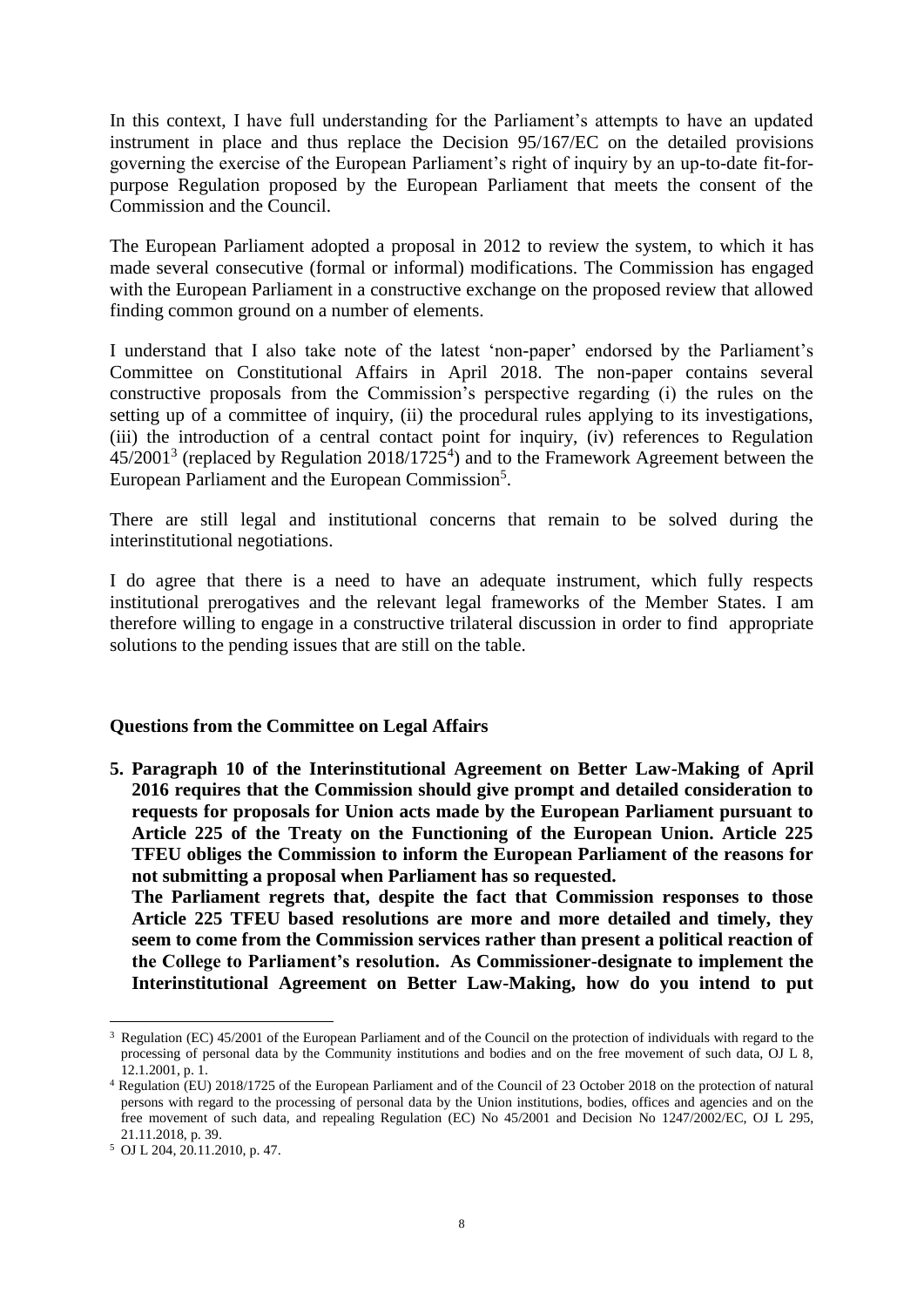**remedy to this situation? As a Vice-President in charge of interinstitutional relations, how do you intend to ensure in practical terms that the commitment expressed in Mission letters of all Commissioners-designate with regards to the strengthening of the Commission's special partnership with the Parliament and in particular with regards to the right of initiative for the Parliament is fulfilled? How does the intention for the Commission to be "active and present during the preparation of resolutions requesting that the Commission legislate" will translate into practice and how will you ensure that the Parliament is respected in that process?** 

In the Political Guidelines, President-elect von der Leyen committed that her Commission will respond to Parliamentary resolutions adopted by a majority of its members pursuant to Article 225 of the Treaty on the Functioning of the European Union with a legislative act, in full respect of the principles of proportionality, subsidiarity and better law making.

As also set out in my response to the Committee on Constitutional Affairs, the Commission will propose to work hand-in-hand with the European Parliament at every stage of designing and debating such resolutions. In my role as a Vice-President for Interinstitutional Relations and Foresight, I will encourage all Members of the Commission to work closely with the European Parliament, notably its committees, as from the very early stages of an Article 225 process and in full respect of the European Parliament's prerogatives. In practice, the Commission will stand ready to discuss any such proposal with EP Committees in charge, its compliance with the principles of subsidiarity and proportionality, with better law making rules, prior to the adoption of the resolution by the plenary. This will improve dialogue, foster confidence and a sense of working together towards a common goal. Furthermore, close cooperation between the Parliament and the Commission from the early stages onwards will help facilitate understanding on substance to the maximum extent.

In my role as a Vice-President for Interinstitutional Relations and Foresight, I will duly follow-up on the commitment of the President-elect to ensure the Commission respond with a legislative proposal to resolutions of the European Parliament under Article 225 of the Treaty on the Functioning of the European Union, in full respect of the principles of proportionality, subsidiarity and better law making. I will ensure the College assesses any resolution and thereby provides a political reaction.

The Commission will inform the European Parliament within three months of the adoption of the corresponding resolution in plenary, in accordance with the Interinstitutional Agreement on Better Law-Making<sup>6</sup>.

**6. On 7 December 2018, the Commission submitted a Coordinated Plan on Artificial Intelligence. The Commission acknowledges in that Plan that Artificial intelligence (AI) is transforming our world, for example, by improving products, processes and business models in all economic sectors. AI also transforms public services. The changes brought by AI raise a number of issues starting with ethical concerns and civil liability questions. Our citizens express both excitement and fears as to the further development of AI and its practical implications for their jobs, education and consumption models and businesses. International competition is fiercer than ever with massive investments in the US and China. The 2018 Plan though does not seem** 

1

<sup>6</sup> Interinstitutional Agreement on Better Law-Making, OJ L 123, 12.5.2016, pp. 1-14.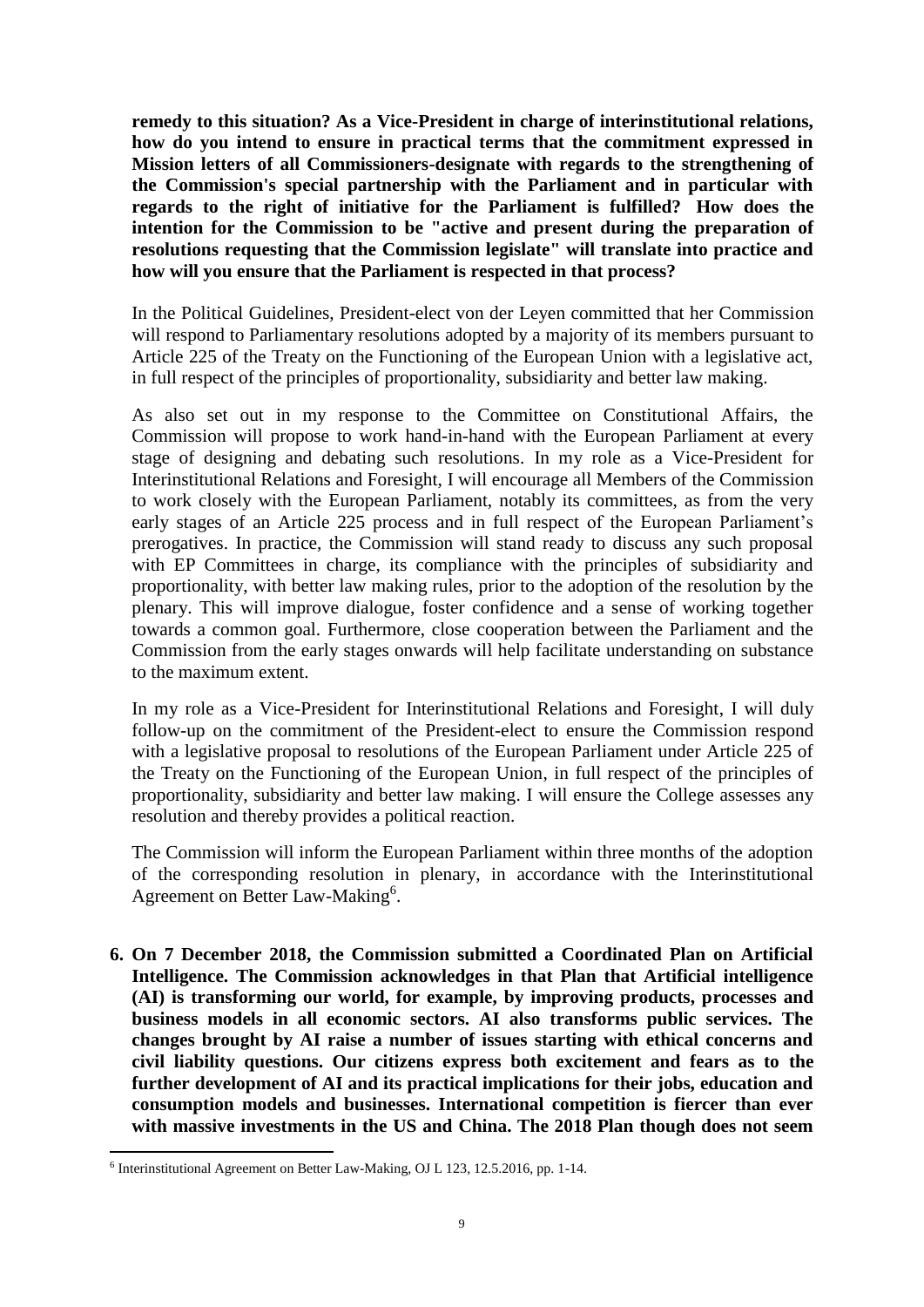**to refer to how the changes brought by AI should be reflected in EU legislation and how previous legislation should be updated to the current state of affairs, in which AI is called to play a prevalent role.** 

**The President-elect would like to entrust you with the task of chairing the REFIT Platform so you will have the privilege to bring to the College proposals on how to make EU regulation more efficient and effective on the basis of the discussion in the platform. What initiatives do you envisage to take in order to ensure that AI is duly taken into consideration by the REFIT Platform when checking the fitness and performance of existing legislation, without undermining the relevant data protection (GDPR) and privacy rules?** 

Artificial Intelligence will enable a wide-scale automation of decisions and processes that has an enormous potential to increase efficiency and productivity across all economic sectors. At the same time, this technology, which is based on self-learning and selfimproving algorithms, can raise a multitude of policy issues as regards for instance accountability and social acceptance.

The regulatory framework for Artificial Intelligence, announced by the President-elect in the Political Guidelines, will ensure that the development and deployment of Artificial Intelligence systems in products and services is undertaken in full respect of fundamental rights, and functions in a trustworthy manner (lawful, ethical and robust) across the EU single market.

Such an approach will provide regulatory clarity, inspire confidence and trust, and create a competitive advantage and incentivise investment in European industry. It should improve the development and uptake of Artificial Intelligence in the EU while protecting Europe's innovation capacity.

Our work on Artificial Intelligence will of course build upon the existing policy framework that was put in place by the outgoing Commission, including the "Artificial Intelligence for Europe" strategy of April 2018, the Coordinated Plan on Artificial Intelligence of December 2018 and the recent Communication setting out the European approach on ethical issues concerning Artificial Intelligence.

As indicated in President-elect von der Leyen's mission letter to me, it will be my responsibility to chair the REFIT Platform, an expert group that will provide advice to the Commission on how to simplify EU laws and reduce burdens for the final beneficiaries and users.

This Platform will be an important source of information on the impacts of Artificial Intelligence on administrative burdens from those directly concerned. As a Chair of the new Platform I will also ensure that it fully takes into consideration Artificial Intelligence when looking at the performance of existing legislation. The Platform will act in full compliance with data protection rules (GDPR), abiding to the highest standards of EU data protection.

As chair of the REFIT Platform, I am fully committed to respond to all its opinions and ensure that they duly inform our decision-making process. To ensure that all aspects are taken into account, I will closely work with the Vice-President responsible for a Europe fit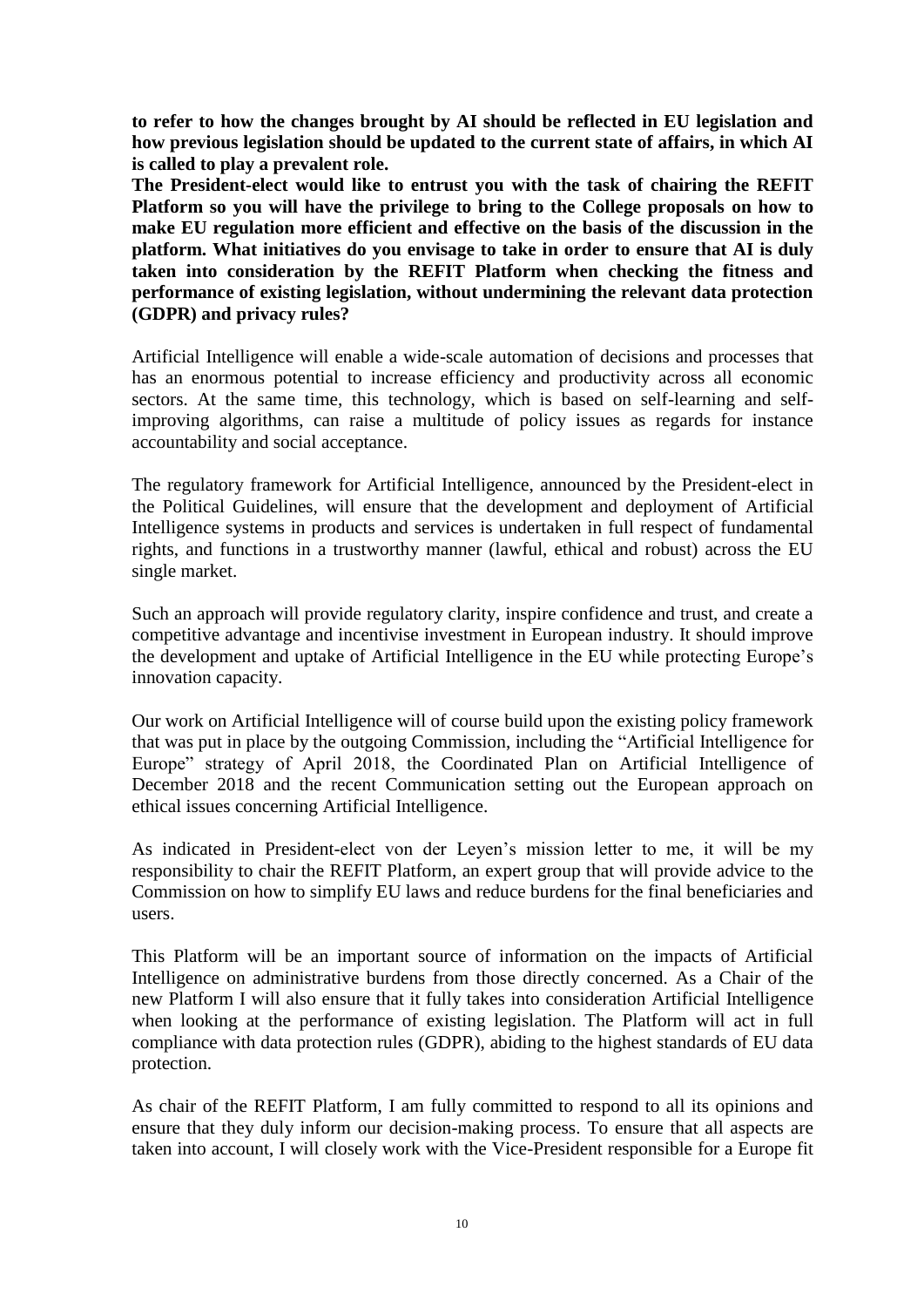for the digital age, the Commissioner responsible for Justice and the Commissioner responsible for Research and Innovation.

More generally, I want to make sure that the REFIT process not only looks backwards at the evaluation of how our policy instruments performed in the past, but has also a strong element of foresight in it to guarantee the efficiency of our policies. From this perspective, the example of Artificial Intelligence is an excellent one. I plan to renew the mandate of the REFIT platform (to 'Fit-for-Future'). I will also make sure the European Parliament is kept closely involved and informed.

**7. The 2016 Interinstitutional Agreement on Better Law-making remains in implementation phase. How do you intend to facilitate and accelerate the negotiations concerning practical arrangements for cooperation and information-sharing concerning international agreements and on the RPS alignment and how do you intend to put into practice the non-binding criteria for application of Articles 290 and 291 TFEU?**

The Interinstitutional Agreement on Better Law-making is in force since 2016. It remains valid and relevant, while correct implementation and continuous engagement of the European Parliament, the Council and the Commission remain a priority. Under Paragraph 50 of the Agreement, the European Parliament, the Council and the Commission are to monitor the implementation of the agreement jointly and regularly. In the spirit of ensuring a permanent dialogue between the Commission and the European Parliament, being a matter of priority as stated in the Political Guidelines of the President-elect, I commit to a regular political dialogue with the other institutions on the implementation of the agreement to identify possible areas of improvement.

On Paragraph 40 regarding international agreements, negotiations between the three institutions to elaborate on practical arrangements for cooperation and the exchange of information concerning international agreements have made considerable progress but were not concluded. In line with the Interinstitutional Agreement on Better Law-Making (Paragraph 40), I will encourage all parties to resume the political negotiations and am ready to engage further with the Council and Member States to bring this process to a conclusion.

As regards the Commission, in light of the President-elect's commitment to ensure a high degree of transparency, as the Vice-President for Interinstitutional Relations I will encourage my colleagues to regularly brief the European Parliament, notably before major events and at key stages on international negotiations. I will notably work in close association with the High Representative who is in charge of coordinating external action and of the information to the European Parliament. I am committed to the full implementation of the provisions of the Framework Agreement and of the Interinstitutional Agreement on Better Law-Making, including ensuring equal treatment of the European Parliament and the Council as regards provision of information and documents.

In the area of delegated and implementing acts, the three institutions together have made real progress over the last years. Following the Commission's legislative proposals to align 168 legislative acts still making reference to the regulatory procedure with scrutiny (and for three such acts in the area of Justice), the European Parliament and Council agreed on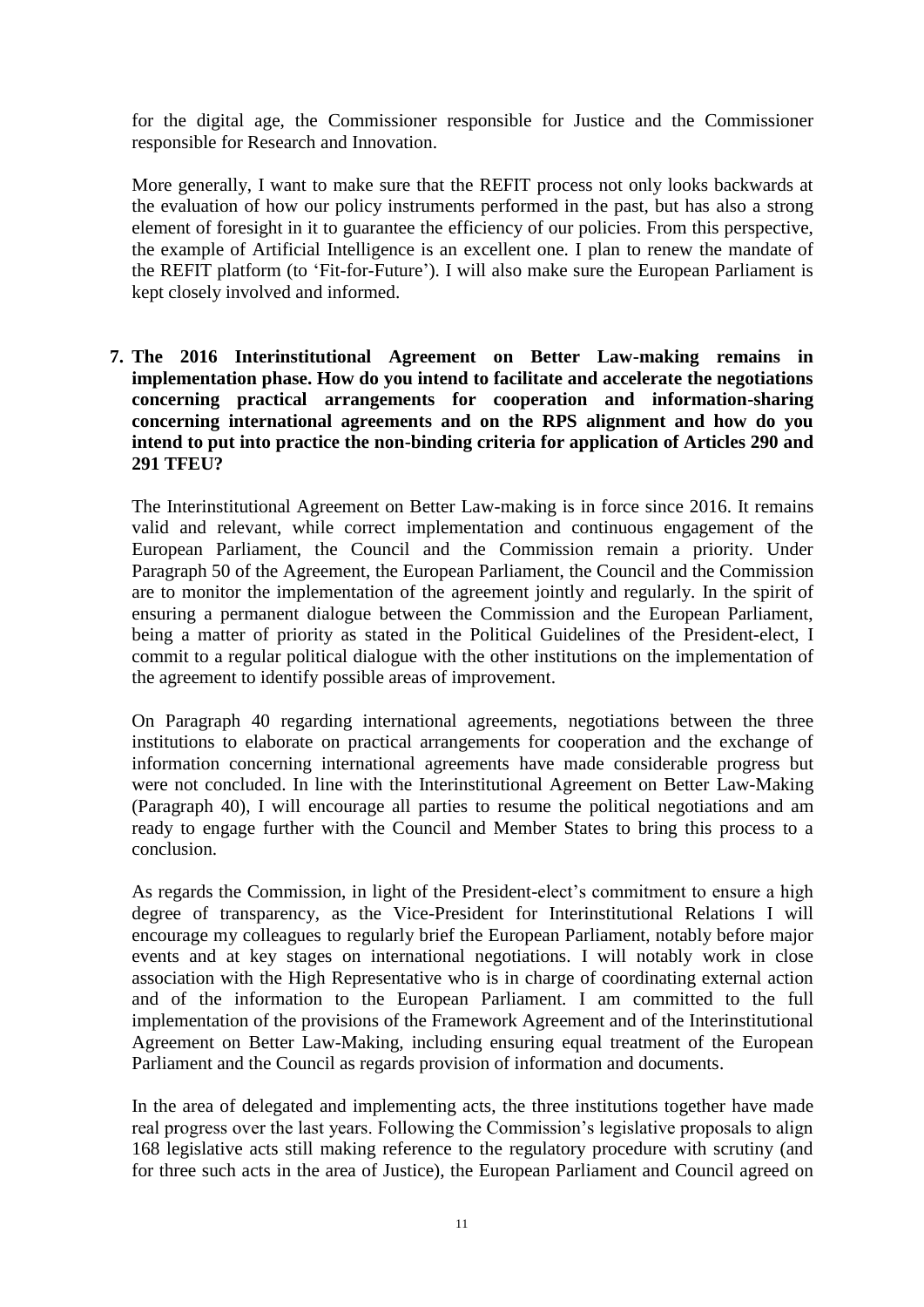the alignment of 64 of these acts earlier this year in Regulation 2019/1243 of the European Parliament and of the Council of 20 June 2019 adapting a number of legal acts providing for the use of the regulatory procedure with scrutiny to Articles 290 and 291 of the Treaty on the Functioning of the European Union. As regards the remaining acts, the three institutions acknowledged in a joint statement the need to give high priority to the prompt alignment of all basic acts which still refer to the regulatory procedure with scrutiny. I am fully committed to work with Parliament and Council towards an agreement and stand ready to take up the negotiations on this remaining part swiftly.

Earlier this year the three institutions also agreed on a set of non-binding delineation criteria on the application of delegated and implementing acts, which were published in the Official Journal in July. These criteria will facilitate and rationalise the discussions on the choice of empowerment. Putting them in practice is a task for all three institutions. For the Commission this means in the first place to make sure that these criteria are taken into account when drafting legislative proposals. The European Parliament and the Council will in turn have to make sure that these criteria are respected and applied in the legislative negotiations, and the Commission will play an active role to this end. The three institutions have furthermore agreed that the implementation of these criteria may be discussed annually at both political and technical level, as part of the general monitoring of the implementation of the Interinstitutional Agreement on Better Law-Making. I make sure we follow up on that commitment.

An important element to explain the use of delegated acts more generally, but also to facilitate the alignment and the application of the delineation criteria, is that the Commission fully honours the commitments which it gave in the Interinstitutional Agreement on Better Law-Making, notably to systematically consult Member State experts and to inform the European Parliament. I will ensure that the Commission fully lives up to these commitments. The new register of delegated acts which our three institutions developed and launched together at the end of 2017 has significantly increased transparency and mutual trust in this area. This register is the first interinstitutional online governance tool ever. It provides an integrated view of the lifecycle of delegated acts. Work has also started to improve the register documenting work on implementing acts – the Comitology register – and should be completed by 2020, and integrated with the delegated acts register.

### **Question from the Committee on Petitions**

**8. The Committee on Petitions deals with a significant number of petitions submitted by concerned citizens who are not satisfied with the application or implementation of EU law. Roughly 2/3 of these petitions are forwarded to the Commission for a detailed investigation on the subject matter. The Committee has noticed that the Commission, in its replies, more frequently concludes that "***certain individual cases of alleged incorrect application can often be satisfactorily dealt with by other, more appropriate mechanisms at (EU and) national level"* **and that "***as a general rule it direct complainants to the national level, if legal protection is available"* **(Communication "EU law: Better results through better application).**

**How do you concretely intend to strengthen the Commission's role as guardian of the Treaties and to ensure that alleged incorrect application of EU law is properly**